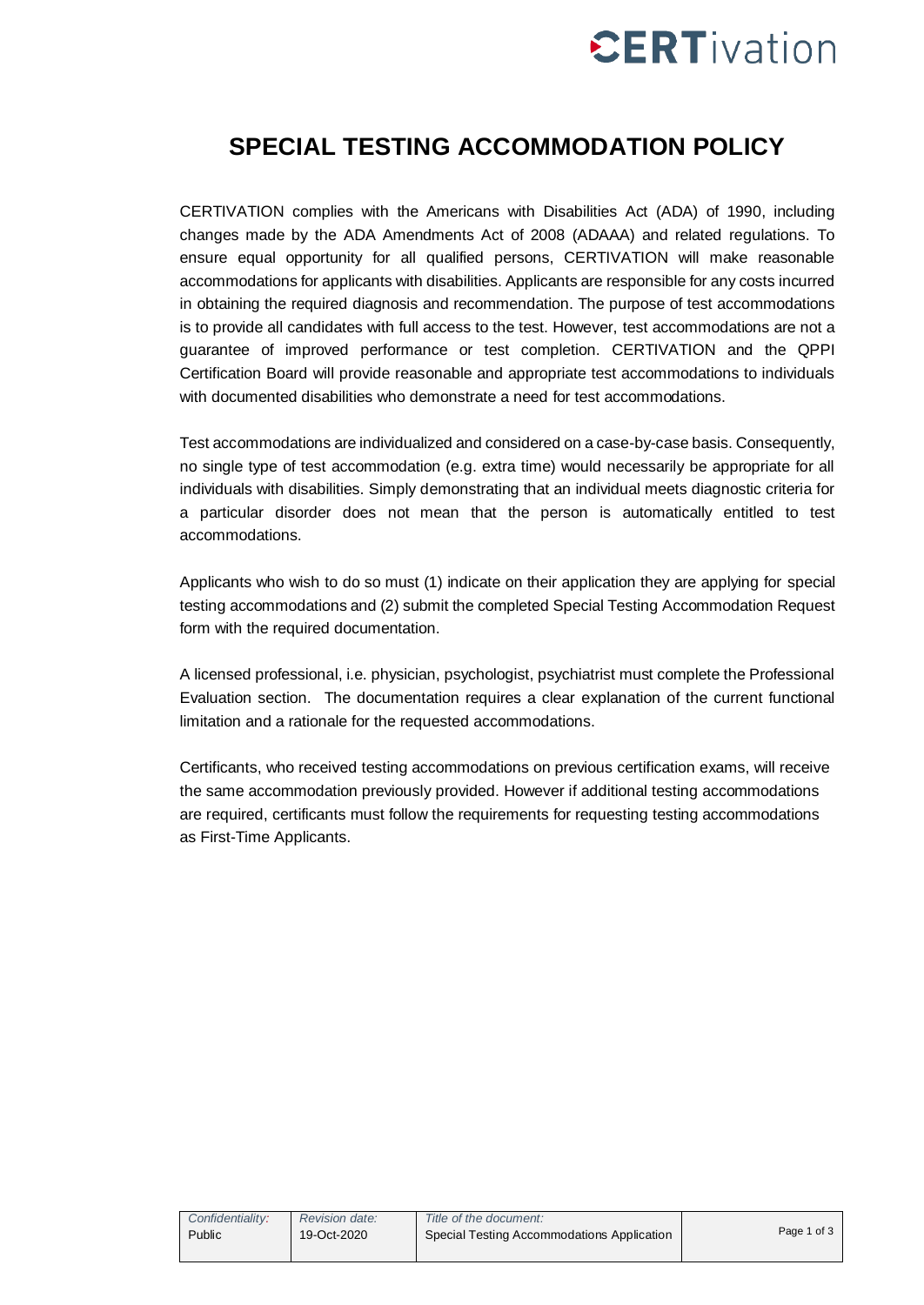

ī

# **APPLICATION FOR SPECIAL TESTING ACCOMMODATIONS**

### **SECTION A:** TO BE COMPLETED BY APPLICANT

Fill out Section A and send it to your healthcare professional. When this form has been returned to you, include it in your application packet. Be sure all sections are completed before submitting this form.

| <b>LEGAL NAME</b>                                                        |                                                       |  |  |  |
|--------------------------------------------------------------------------|-------------------------------------------------------|--|--|--|
|                                                                          | DAYTIME PHONE NUMBER                                  |  |  |  |
|                                                                          | <b>MAILING ADDRESS</b>                                |  |  |  |
|                                                                          |                                                       |  |  |  |
| <b>COUNTRY</b>                                                           | <b>EMAIL</b>                                          |  |  |  |
|                                                                          |                                                       |  |  |  |
| SPECIAL TESTING ACCOMMODATIONS REQUESTED<br>(check all those that apply) |                                                       |  |  |  |
|                                                                          | <b>SCRIBE</b>                                         |  |  |  |
|                                                                          | <b>READING</b>                                        |  |  |  |
|                                                                          | <b>EXTENDED TESTING TIME</b><br>ENTER HOURS REQUESTED |  |  |  |
| OTHER SPECIAL ACCOMMODATIONS (please specific)                           |                                                       |  |  |  |
|                                                                          |                                                       |  |  |  |
|                                                                          |                                                       |  |  |  |
|                                                                          |                                                       |  |  |  |
|                                                                          |                                                       |  |  |  |
|                                                                          |                                                       |  |  |  |

### **RELEASE OF INFORMATION**

By signing below, I am confirming that the symptoms are not due to other conditions, such as an emotional disorder, physical disorder, English-as-a second-language (ESL) factors, or lack of appropriate instruction

| APPLICANT SIGNATURE | <b>DATE</b> |  |  |
|---------------------|-------------|--|--|
|                     |             |  |  |
|                     |             |  |  |
|                     |             |  |  |
|                     |             |  |  |

| Confidentiality: | <b>Revision date:</b> | Title of the document:                     |             |  |
|------------------|-----------------------|--------------------------------------------|-------------|--|
| Public           | 19-Oct-2020           | Special Testing Accommodations Application | Page 2 of 3 |  |
|                  |                       |                                            |             |  |